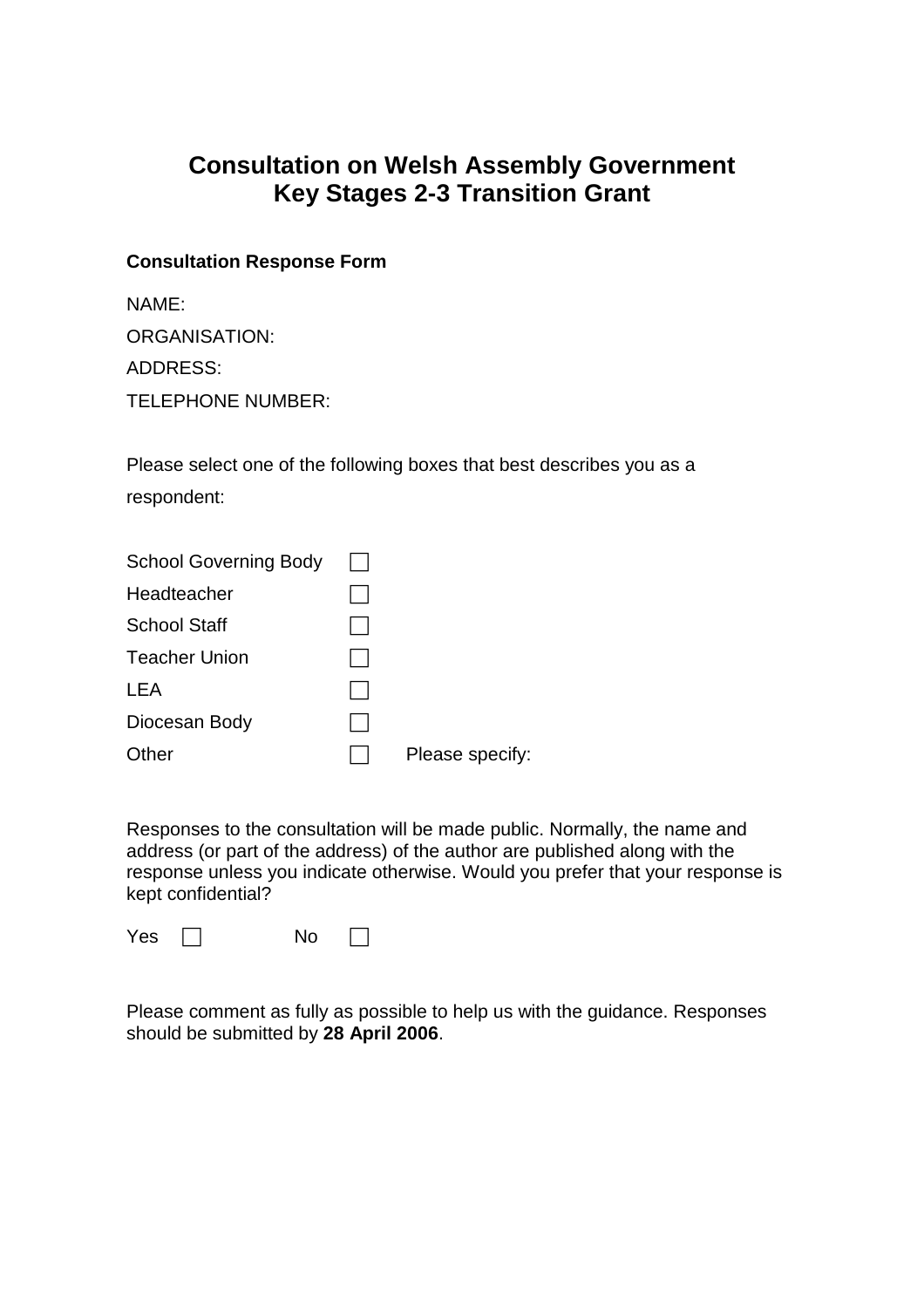# **PROJECTS ELIGIBLE FOR KEY STAGES 2-3 TRANSITION GRANT ELIGIBILITY CRITERIA**

**Q1.** Do you agree that projects should be targeted at the areas of work identified in para 2.2? If not, what areas would you wish to see removed or added?

| Yes $\Box$ | No |  |
|------------|----|--|
|            |    |  |
|            |    |  |

**Q2.** Do you agree that funding may be applied to both work undertaken in specific clusters and authority wide initiatives? If not, how would you wish to see funding targeted?

| Yes $\Box$ | No | $\Box$ |
|------------|----|--------|
|            |    |        |
|            |    |        |

**Q3.** Do you agree that LEAs be allowed to use grant to disseminate project outcomes?

| Yes $\Box$ |  | No $\Box$ |  |  |  |  |
|------------|--|-----------|--|--|--|--|
|            |  |           |  |  |  |  |
|            |  |           |  |  |  |  |

## **GRANT ARRANGEMENTS**

### **GRANT FUNDING**

**Q4.** Do you agree that the grant should be allocated by reference to the Better Schools Fund formula used for Activity Area 1 – Curriculum Development? If not, what approach would you propose?

| Yes | No |  |
|-----|----|--|
|     |    |  |
|     |    |  |
|     |    |  |